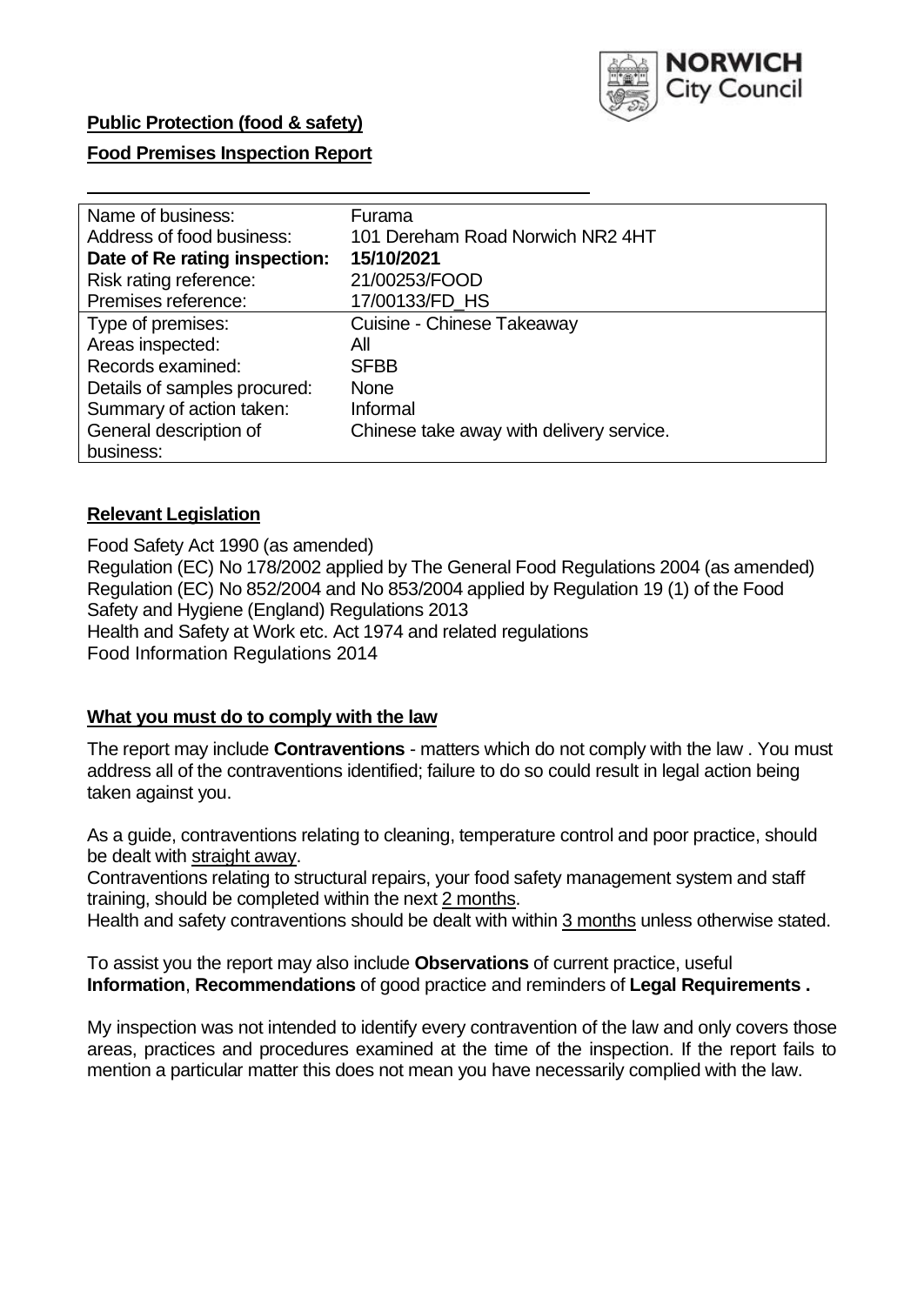# **FOOD SAFETY**

#### **How we calculate your Food Hygiene Rating:**

 The food safety section has been divided into the three areas which you are scored against for the hygiene rating: 1. food hygiene and safety procedures, 2. structural requirements and 3. confidence in management/control procedures. Each section begins with a summary of what was observed and the score you have been given. Details of how these scores combine to produce your overall food hygiene rating are shown in the table.

| <b>Compliance Area</b>                     |          |           |  | <b>You Score</b> |                |    |           |    |                |  |  |
|--------------------------------------------|----------|-----------|--|------------------|----------------|----|-----------|----|----------------|--|--|
| Food Hygiene and Safety                    |          |           |  | 0                | 5              | 10 | 15        | 20 | 25             |  |  |
| <b>Structure and Cleaning</b>              |          |           |  | $\Omega$         | $\overline{5}$ | 10 | 15        | 20 | 25             |  |  |
| Confidence in management & control systems |          |           |  | $\Omega$         | 5              | 10 | 15        | 20 | 30             |  |  |
|                                            |          |           |  |                  |                |    |           |    |                |  |  |
| <b>Your Total score</b>                    | $0 - 15$ | <b>20</b> |  | $25 - 30$        | $35 - 40$      |    | $45 - 50$ |    | > 50           |  |  |
| <b>Your Worst score</b>                    | 5.       | 10        |  | 10               | 15             |    | 20        |    | $\blacksquare$ |  |  |
|                                            |          |           |  |                  |                |    |           |    |                |  |  |
| <b>Your Rating is</b>                      | 5        | 4         |  | 3                | $\overline{2}$ |    |           |    | $\Omega$       |  |  |

### **Food Hygiene Rating Re-Scoring Visit**

Date: 15<sup>th</sup> October 2021

 Following the previous inspection a re-rating visit was requested. The revised score is indicated here. The results of the original inspection are listed below.

Your Food Hygiene Rating is 5 – a very good standard

**Observation** I was pleased to see the following:

- The wash hand basin was urgently fixed by a plumber
- A Safer Food Better Business pack was available and filled in very well
- The premises was very clean

Your Food Hygiene Rating is 3 - a generally satisfactory standard

## **1. Food Hygiene and Safety**

 with legal requirements. You have safe food handling practices and procedures and all the Food hygiene standards are high. You demonstrated a very good standard of compliance necessary control measures to prevent cross-contamination are in place. Some minor contraventions require your attention. **(Score 5)** 



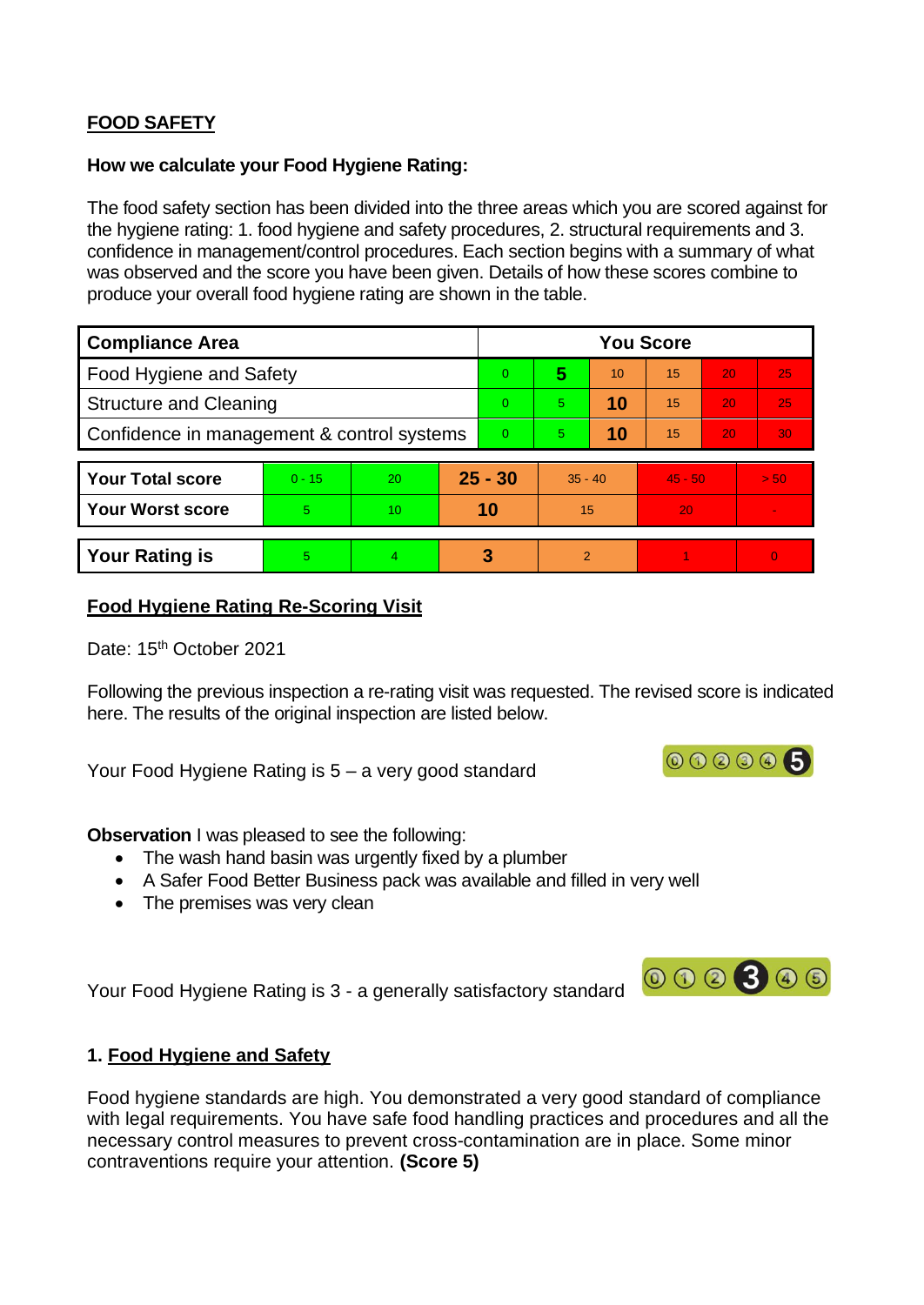## Contamination risks

 with bacteria or allergens or its physical contamination with dirt, foreign objects or **Contravention** The following exposed food to the general risk of cross-contamination chemicals:

• uncovered foods awaiting further processing

## Hand-washing

**Contravention** The following indicated that hand-washing was not suitably managed:

- the wash hand basin was obstructed
- equipment (two bottles of Fairy Liquid) was seen in the wash hand basin
- the drainage to the wash hand basin was inadequate. Water was seen pooling under the wash hand basin.

 **Legal Requirement** Wash hand basins must be provided with hot and cold running water and suitable drainage; soap and a hygienic way to dry hands.

## **2. Structure and Cleaning**

The structure facilities and standard of cleaning and maintenance are of a generally satisfactory standard but there are some repairs and/or improvements which are required in order for you to comply with the law. Pest control and waste disposal provisions are adequate. The contraventions require your attention; although not critical to food safety they may become so if not addressed. **(Score 10)** 

### Cleaning of Structure

**Contravention** The following items were dirty and require more frequent and thorough cleaning:

- behind and under equipment
- hand contact surfaces such as light switches and door handles

**Contravention** The following items could not be effectively cleaned and must be covered or made non-absorbent:

• unsealed wooden structures

### Cleaning Chemicals / Materials / Equipment and Methods

 your cleaning materials, methods and equipment were able to minimise the spread of **Observation** I was pleased to see that the premises was generally kept clean and that harmful bacteria between surfaces.

### **Maintenance**

**Contravention** The following had not been suitably maintained and must be repaired or replaced:

• blocked drainage to dedicated wash hand basin. I was pleased to note that you